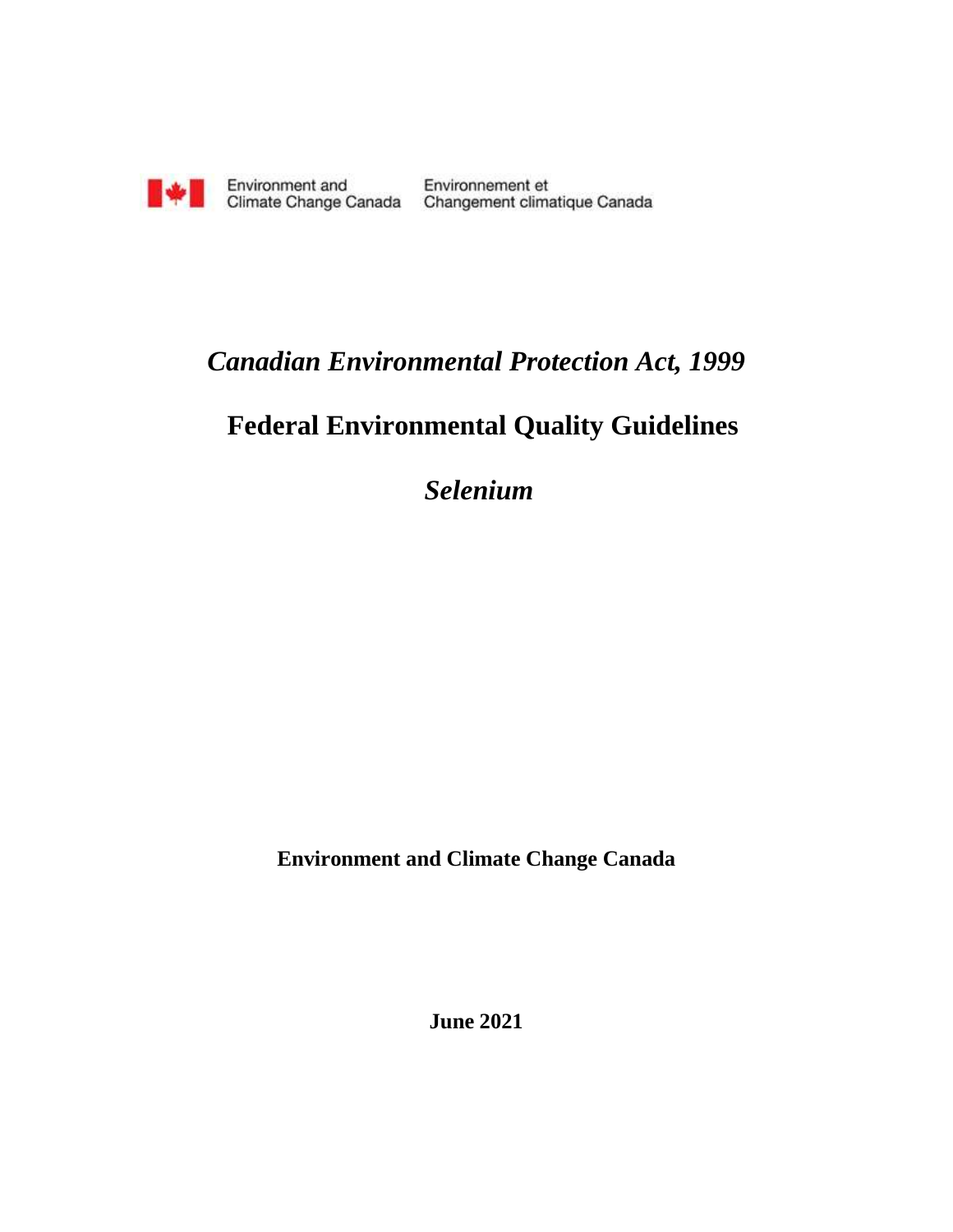#### **Introduction**

Federal Environmental Quality Guidelines (FEQGs) describe acceptable quality of the ambient environment. They are based solely on the toxicological effects or hazards of specific substances or groups of substances. FEQGs serve three functions: first they can be an aid to prevent pollution by providing targets for acceptable environmental quality; second, they can assist in evaluating the significance of concentrations of chemical substances currently found in the environment (monitoring of water, sediment, soil and biological tissue); and third, they can serve as performance measures of the success of risk management activities. The use of FEQGs is voluntary unless prescribed in permits or other regulatory tools. Thus FEQGs, which apply to the ambient environment, are not effluent limits or "never-to-be-exceeded" values but may be used to derive effluent limits. The development of FEQGs is the responsibility of the Federal Minister of Environment under the *Canadian Environmental Protection Act, 1999* (CEPA 1999) (Government of Canada (GC) 1999). The intent is to develop FEQGs as an adjunct to risk assessment or risk management of priority chemicals identified in the Chemicals Management Plan (CMP) or other federal initiatives.

Where data permit, FEQGs are derived following CCME protocols. FEQGs are developed where there is a federal need for a guideline but where the Canadian Council of Ministers of Environment Canadian Council of Ministers of Environment (CCME) guidelines for the substance have not yet been developed or are not reasonably expected to be updated in the near future. For more information, please visit the [Federal](https://www.canada.ca/en/health-canada/services/chemical-substances/fact-sheets/federal-environmental-quality-guidelines.html)  [Environmental Quality Guidelines \(FEQGs\) page.](https://www.canada.ca/en/health-canada/services/chemical-substances/fact-sheets/federal-environmental-quality-guidelines.html)

This factsheet describes the federal tissue quality guidelines for the protection of fish and birds for selenium (Table 1). FEQGs are not developed for the water, sediment or soil compartments; however, recent waterbased guidelines developed in North America are summarized.

| Fish egg-ovary tissue  | Fish (whole body) tissue | Bird egg               |  |  |
|------------------------|--------------------------|------------------------|--|--|
| $(\mu g/g$ dry weight) | $(\mu g/g$ dry weight)   | $(\mu g/g$ dry weight) |  |  |
| 14.7                   | 6.7                      |                        |  |  |

Table 1. Federal environmental quality guidelines for selenium

#### **Substance Identity**

Selenium (Se) is a naturally occurring element (CAS Number 7782-49-2), found in minerals such as pyrite, chalcopyrite, pyrrothite and sphalerite and in crude oil and coal deposits (ECCC, HC 2017). Anthropogenic sources of selenium include selenium production and processing facilities, use of selenium-containing products, and disposal and management of selenium-containing waste. Selenium occurs in various oxidation states and common species are selenate  $(SeO<sub>4</sub><sup>-2</sup>)$ , selenite  $(SeO<sub>3</sub><sup>-2</sup>)$ , elemental selenium  $(Se<sup>0</sup>)$  and organic and inorganic selenides (Se<sup>-2</sup>). Selenium is nutritionally essential for organisms; however, introduction of selenium into the environment from both natural and anthropogenic sources can lead to elevated concentrations in surface water, groundwater, soils, and vegetation (BCMOE 2014; USEPA 2016). Among all trace nutrients, the difference between essentiality and toxicity is narrowest for selenium and thus the risk of adverse impact from environmental contamination is extremely high (Luoma and Rainbow 2008).

Open-pit coal mining in British Columbia and Alberta has resulted in the mobilization of selenium from waste rock leachate with high concentrations of selenium to surface and groundwater, potentially threatening fish and bird populations (BCMOE 2014). Uranium mining in Saskatchewan has been associated with increased selenium concentrations in receiving waters and deformities observed in fish (Muscatello et al. 2006; Muscatello and Janz 2009). In Ontario and Manitoba, selenium releases have been reported from metal smelter emissions and effluents (Nriagu and Wong 1983; Manitoba Conservation 2007).

Based on the screening assessment of selenium and its compounds (ECCC, HC 2017), the Government of Canada concluded that selenium and its compounds meet the criteria under paragraph 64(a) of CEPA, as they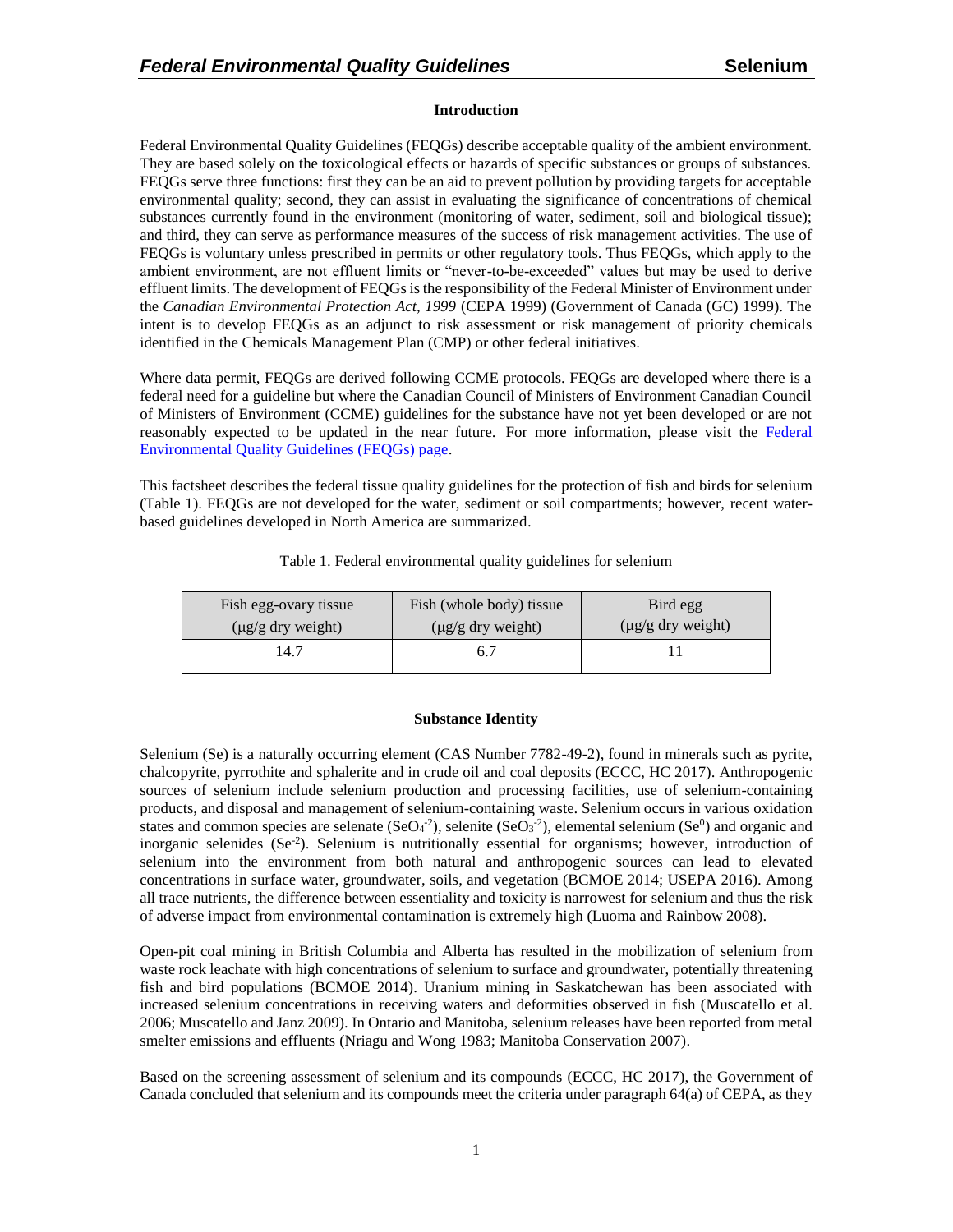are entering or may enter the environment in a quantity or concentration or under conditions that have or may have an immediate or long-term harmful effect on the environment or its biological diversity. However, it was concluded that selenium and its compounds do not meet the criteria under paragraph 64(b) of CEPA, as they are not entering the environment in a quantity or concentration or under conditions that constitute or may constitute a danger to the environment on which life depends. Selenium and its compounds were also determined to meet the persistence and bioaccumulation criteria as set out in the *Persistence and Bioaccumulation Regulations* of CEPA (GC1999).

#### **Uses**

Canada is among the top five producers of selenium, along with the US, Japan, Belgium and Chile (BCMOE 2014). In Canada, selenium is recovered as a by-product from copper or zinc refining processes (ECCC, HC 2017). Between 2005 and 2012, Canadian production of selenium ranged between 97,000 kg and 288,000 kg (NRCan 2014). Selenium and its compounds can be used as a component of pigments (in plastics, paints, ceramics and glass), in rubber (accelerator in rubber vulcanization), agriculture (soil supplement, animal feed and pesticides), lubricants and metallurgical applications, electronic equipment, drugs including natural health products (as a medicinal ingredient in multi-vitamin/mineral supplements and anti-dandruff shampoos), supplemented foods, specific foods for special dietary uses, cosmetics and consumer products (ECCC, HC 2017). Details of these uses and sectors where a potential risk to the environment was identified are presented in ECCC, HC (2017).

#### **Fate, Behaviour and Partitioning in the Environment**

Selenium can enter the aquatic ecosystem in any form, but the soluble forms of selenium that reside in the aquatic ecosystems generally consist of selenate (SeO<sub>4</sub><sup>2</sup>) and selenite (SeO<sub>3</sub><sup>2</sup>) (Maher et al. 2010). Selenite is typically present in larger proportions in the effluents of coal power plants and petroleum refineries, whereas selenate is most likely found in mine effluents and agricultural run-offs (Maher et al. 2010; Young et al. 2010). Many selenium compounds can react with water and enter the environment in a dissolved phase. Within the environmentally relevant pH range of 6 to 8, only selenate, elemental selenium, selenite and biselenite are present in water (ECCC, HC 2017). Over this pH range, the predominant dissolved forms are selenate and selenite in oxygenated freshwaters (Brookins 1988; Belzile et al. 2000; Ralston et al. 2009). At pH values below 7, in mildly reducing conditions, selenite species are reduced to elemental selenium (ATSDR 2003).

Because selenium bioavailability varies with the selenium species present, the form of selenium that aquatic organisms are exposed to is critically important. For example, increase of sulphate concentration reduces selenate toxicity to aquatic invertebrates and fish, but has no effect on selenite toxicity (Carlton 1998; USEPA 2016). Dietary selenium exposure has been widely examined and has been considered a critical exposure pathway for assessing selenium toxicity at environmentally relevant concentrations.

Partitioning of selenium between water and sediment is system specific and is controlled by several processes (Chapman et al. 2010). Selenium adsorbs to the surface of iron-or manganese-rich sediment (ECCC, HC 2017) and the precipitation of selenium upon contact with ferric compounds is pH dependent (Maher et al. 2010). Finally, certain bacteria in the sediment use selenate or selenite as terminal receptor of electrons in respiration (Oremland et al. 1989) and thus they are a very important part of selenium cycling in environment (Nancharaiah and Lens 2015). Over time, organic selenium generally transforms into an inorganic species through photo-oxidation and mineralisation (Chen et al. 2005).

Behaviour of selenium in soil is also dependent on a large number of factors: redox conditions, pH, iron hydroxide content, clay content, organic materials and the presence of competing anions (CCME 2009). For example, selenides are found in more acidic soils containing high concentrations of organic matter. Elemental selenium can be formed in moist anoxic soils, while selenate is the predominant species in alkaline, oxygenated soils (ECCC, HC 2017). Selenite is soluble but less mobile than selenate due to greater adsorption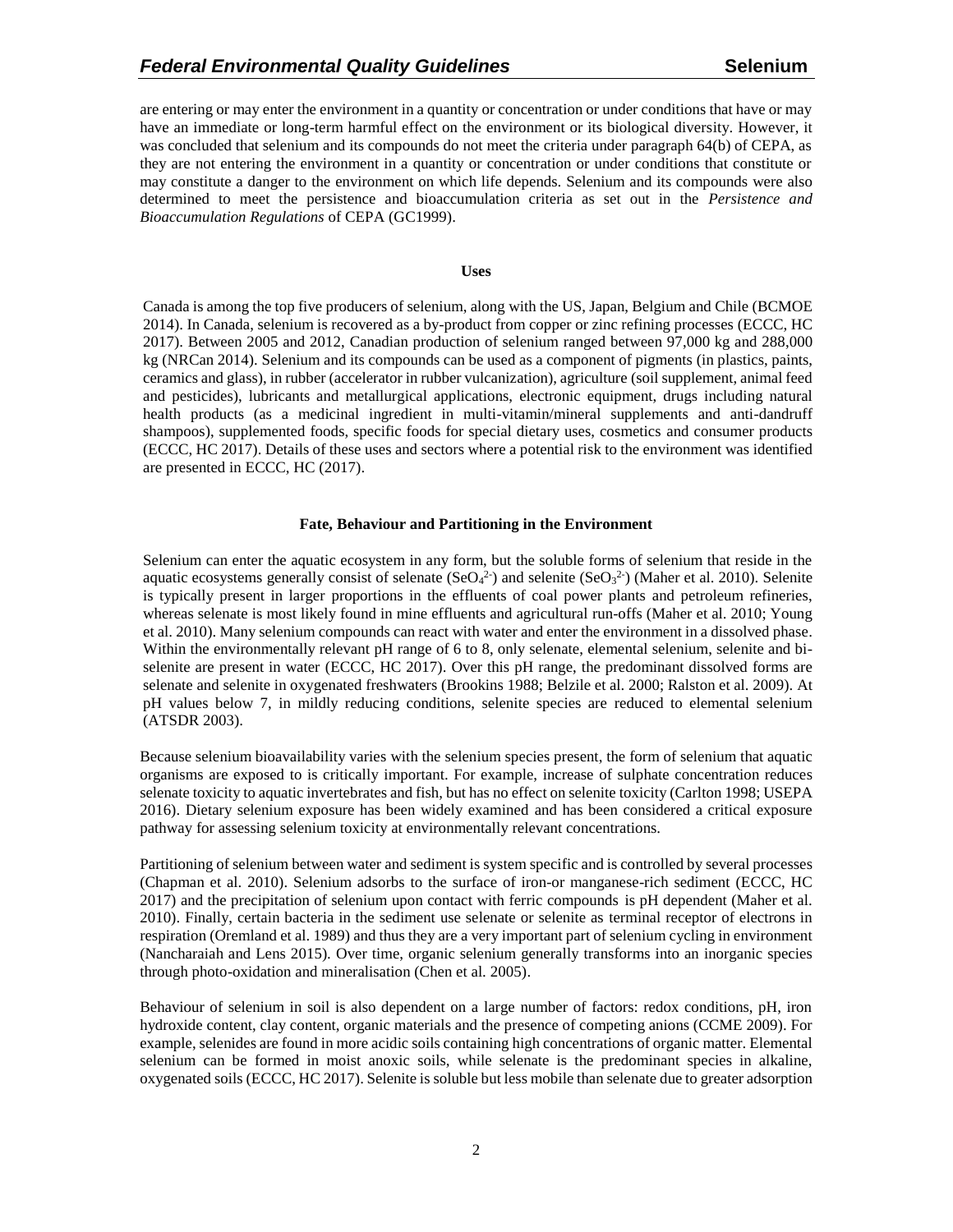to soil minerals and organic material (ECCC, HC 2017). Due to selenate being more mobile, remobilisation of selenium may be caused by the dissolution of selenate in irrigation waters (Chapman et al. 2010).

The atmosphere is also an important environmental compartment for selenium although the biogeochemical cycling of selenium occurs mainly in water, sediment and soil (ECCC, HC 2017). Up to 30% of the selenium present in feed coal for combustion is emitted in a vapor phase (Chapman et al. 2010). The inorganic forms are mainly selenium dioxide (due to the burning of fossil fuels) and elemental selenium adsorbed to particulates (ECCC, HC 2017). Selenium dioxide, having a vapour pressure of 12.5 mm Hg at 70°C, is more volatile than elemental selenium. Elemental selenium itself has a low vapour pressure of 1 mm Hg, and thus is not usually found in the air as vapour (ASTDR 2003). Two other gaseous organic species can be produced by biotransformation; dimethyl selenide  $((CH_3)_2Se)$  and dimethyl diselenide  $((CH_3)_2Se_2)$  (Terry et al. 2000; Guo et al. 2001). Selenium compounds do not have a long residence time in the air (ECCC, HC 2017).

Bioaccumulation and trophic transfer through aquatic food webs are the major biogeochemical pathways of selenium in aquatic ecosystems (USEPA 2019). Key factors affecting selenium bioaccumulation are physical and chemical properties of the environment (e.g., pH, redox potential, temperature and hydrology), the chemical form of selenium, the ambient selenium concentration, the exposure route and duration, and the species exposed and their trophic level. Selenium can be actively taken up by the primary producers (e.g., algae, plants and microbes) and converted to organo-selenium compounds and thereby providing the base from which selenium enters the aquatic food web (ECCC, HC 2017). The absorption of selenium by organisms in aquatic systems is through direct contact with water is low compared to absorption through diet (Presser and Luoma 2010). Details on bioaccumulation and bioconcentration of selenium in aquatic organisms (algae, plants, invertebrates and fish) are presented in published assessments (BCMOE 2014, USEPA 2016, 2019; ECCC, HC 2017).

#### **Ambient Concentrations**

Selenium concentrations in Canadian waters are similar to global concentration ranges of 0.01 to 4 μg/L (CCME 2009). Detailed monitoring data for selenium in Canadian surface waters, fish tissue and birds are presented in BCMOE (2014). The surface water monitoring data presented here are summarized from BCMOE (2014). Because these data came from multiple sources, method detection limits (MDL) varied considerably. Selenium concentrations in Newfoundland and Labrador were generally less than 1.0 µg/L. Elevated concentrations were reported at some urban sites or sites with saltwater intrusion. Environment and Climate Change Canada's monitoring data for Atlantic Provinces recorded selenium concentrations at or below the MDL of 0.01 µg/L. The reported mean and maximum concentrations for PEI were 0.08 and 0.16 µg/L, respectively. Monitoring data for 29 rivers in Nova Scotia (Cape Breton) and New Brunswick also reported concentrations below the MDLs of 1 and  $1.2 \mu g/L$  respectively, with the exception of two samples. Data collected from a federal water quality monitoring station in Quebec showed selenium concentrations at or below the MDL of 0.05  $\mu$ g/L. An average selenium concentration of 0.1  $\mu$ g/L was reported within the freshwater fluvial reach of the St. Lawrence River, Quebec.

Selenium concentrations in the Great Lakes were generally below the MDL of 0.1  $\mu$ g/L to 1.0  $\mu$ g, with the exception of Lake Erie, where concentrations ranged between below detection and  $36 \mu g/L$ , the higher values in Lake Erie were likely due to anthropogenic discharges. The data from 14 long-term monitoring stations of the Ontario Ministry of Environment showed that most sites have selenium concentrations below the MDL of 1.0  $\mu$ g/L during the early years of monitoring and below the reduced MDL of 0.05  $\mu$ g/L in later years. Exceptions to these low concentrations were sites associated with point source inputs from mining effluents or atmospheric emissions.

Selenium concentrations in surface waters of Manitoba were generally near or below the MDL of 0.4 µg/L since 2001 and the previous MDL of 2.0  $\mu$ g/L prior to 2001. However, elevated concentrations were reported from areas influenced by mining and smelting activities. Typically, low selenium concentrations in water (less than 1 µg/L) were reported from Saskatchewan during the early years of monitoring, however, in some areas selenium concentrations may be elevated due to geologic formations or anthropogenic activities (e.g., uranium mining operations in northern Saskatchewan). In major rivers in Alberta, the average selenium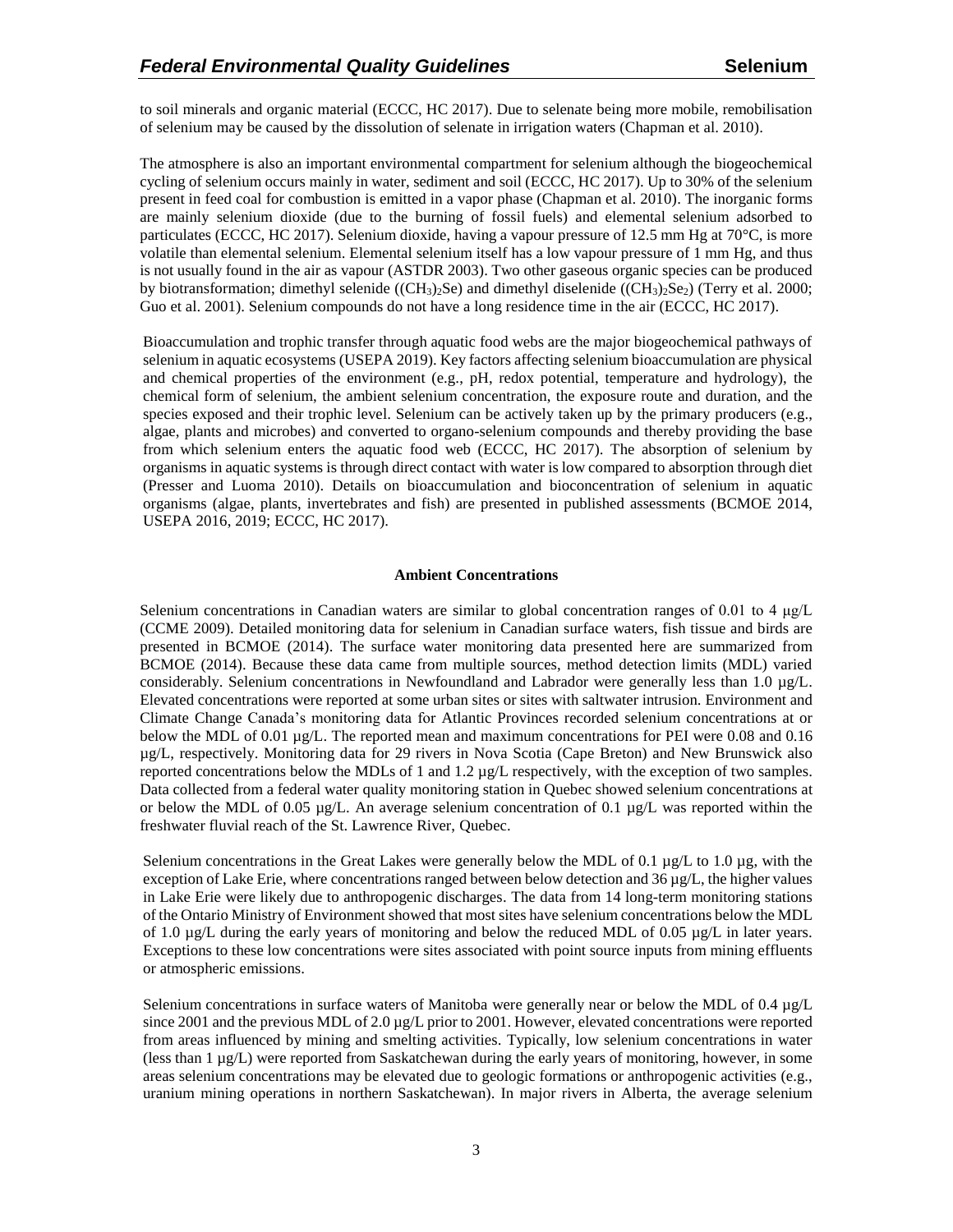concentrations ranged between 0.3 and 0.7  $\mu$ g/L (MDL = 0.1  $\mu$ g/L). These average concentrations are representative of background, but anthropogenic activities in some areas have increased selenium concentrations in surface waters (e.g., open-pit coal mining and oil and gas industry). Selenium concentrations in British Columbia waters are typically less than 1  $\mu g/L$ , but can be elevated above 1  $\mu g/L$ in areas where there are natural selenium sources from seleniferous rock or inputs from anthropogenic activities (e.g., open-pit coal mining).

#### **Mode of Action**

Selenium is required in trace amounts for the normal functioning of cells in almost all animals; however, excess amounts can have toxic effects (USEPA 2016). Among the biologically essential elements, selenium is also one of the most toxic (Chapman et al. 2010). It has been generally believed that selenium toxicity is due to elevated selenium having the capacity to substitute for sulfur in cysteine and methionine, and the nondiscriminant inclusion of selenomethionine during protein synthesis, potentially causing changes in tertiary protein structure and function by altering the disulfide linkages (Janz 2012). It is possible that teratogenesis in embryos is caused by this mechanism. Further evidence of selenium toxicity relating to the replacement of sulfur by selenium is suggested when observing the effects of selenosis in adult mammals and birds. One of the main symptoms of selenosis is damage to body structures containing keratin, which is high in sulfur (Spallholz and Hoffman 2002). However, this explanation has been questioned due to the more active regulation processes for selenocysteine, and due to methionine not having a major role in tertiary protein structure, therefore selenomethionine substitution should not have a major impact on the functioning of proteins (Janz 2012).

It has been more recently theorised that selenium is toxic because in excess it leads to the production of the superoxide anion and further reactive oxygen species, causing oxidative stress (Palace et al. 2004; Janz 2012). Selenium can oxidise thiols such as one of the functional groups found in glutathione, thus creating a metabolic intermediate, such as methylselenol or dimethyselenide. The selenide can then be oxidised by oxygen  $(O_2)$  to create superoxide anion  $(O_2)$  (Spallholz and Hoffman 2002; Palace et al. 2004; Janz 2012). At high concentrations of selenium, these species are found in quantities too great for antioxidant defenses to prevent oxidative damage (Janz 2012).

## **Federal Environmental Quality Guidelines Derivation**

## **Federal Tissue Quality Guideline for Fish**

Selenium distribution through the aquatic food web (e.g., plants, invertebrates and fish) has been shown to result in bioaccumulation of selenium in aquatic-dependent wildlife and causing reproductive impairments and malformations (Ohlendorf et al. 1986; Hoffman et al. 1988; Hothem and Ohlendorf 1989). There is a general agreement that freshwater fishes are more sensitive to selenium than other aquatic organisms (BCMOE 2014; USEPA 2016; ECCC, HC 2017). Chronic exposure to selenium causes toxicity to fish at concentrations only slightly above essentiality (Lemly 1997). Reproductive impairments in fish are well documented and the most sensitive life stages are egg and larvae. Exposure to selenium in fish during the larval stage primarily occurs through maternal transfer to the eggs and yolk sac absorption. Reduced hatching, teratogenicity (deformities) and edema are the most common effects observed in early life stages of fish (Lemly 2002; Janz et al. 2010). Significant correlation of selenium concentration measured in fish ovaries and eggs with these endpoints make them reliable predictors of selenium toxicity to fish (ECCC, HC 2017). ECCC, HC (2017) derived a predicted no-effect concentration (PNEC) for selenium based on selenium residues in egg-ovary.

In addition to a fish egg-ovary PNEC, a whole-body tissue PNEC for fish was also derived since monitoring data for egg-ovary are sparse and their collection is limited by the time of year. The data for selenium concentration in adult fish muscle or whole-body are more frequently available (ECCC, HC 2017). The concentration of selenium in fish tissues is an indicator of selenium bioavailability and represents accumulation from all possible exposure pathways. Both fish egg-ovary  $(14.7 \mu g/g dw)$  and whole body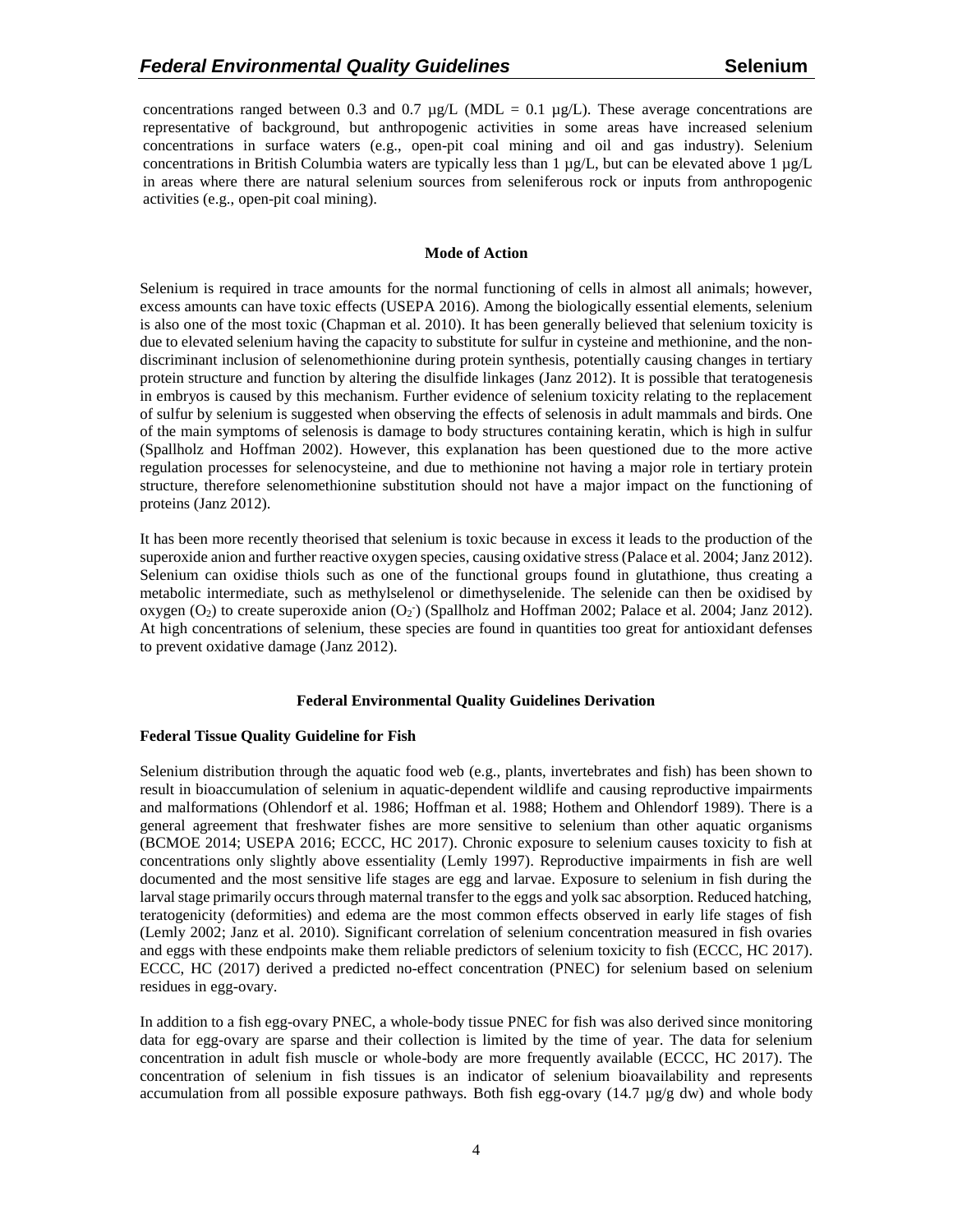tissue (6.7  $\mu$ g/g dw) PNECs are adopted as federal environmental quality guidelines for selenium. The methodology used for their derivation, including toxicity data considered, are summarized here from ECCC, HC (2017).

## Fish egg-ovary tissue residue guideline:

Available toxicity data for fish egg and ovary were compiled and evaluated in ECCC, HC (2017). When multiple acceptable endpoints of the same type were available for an individual species, a geometric mean was calculated following the principles of the CCME protocol (2007). Similar to the PNEC derivation (ECCC, HC 2017), selenium residues in eggs and ovaries are considered to be at a ratio of one-to-one for guideline development. Egg-ovary selenium concentrations associated with toxic effects ranged from 16.2 to 54 µg/g dw (Table 2). Bluegill sunfish (*Lepomis macrochirus*), white sturgeon (*Acipenser transmontanus*) and brown trout (*Salmo trutta*) were the most sensitive species, whereas dolly varden (*Salvelinus malma*) was the most tolerant species.

Acceptable toxicity data for each species were ranked according to sensitivity in a species sensitivity distribution. Several cumulative distribution functions were fit to the dataset and the logistic model provided the best fit among the models considered (ECCC, HC 2017). The 5<sup>th</sup> percentile (HC<sub>5</sub>) of the SSD (14.7  $\mu$ g/g dw) is the fish egg-ovary guideline (ECCC, HC 2017). The federal fish egg-ovary guideline is very similar to guidelines published by other jurisdictions: 11  $\mu$ g/g dw by British Columbia (BCMOE 2014) and 15.1  $\mu$ g/g dw by the USEPA (2016).

## Fish whole-body tissue residue guideline:

Because of the scarcity of monitoring data for fish eggs and ovaries, it is practical to derive a whole-body tissue guideline for fish. The concentration of selenium in adult fish muscle or whole-body homogenate is more frequently available, and is an excellent measure of exposure to selenium in fish. The more sensitive and significant reproductive-based endpoints from the egg-ovary data (Table 2) were extrapolated to wholebody tissue values using species-specific egg-ovary to whole-body conversion factors developed by the USEPA (2016).

The toxicity-modifying factors that may affect the bioavailability of selenium were not separately taken into account, because the data used are tissue residues and therefore inherently account for the influence of these factors on the toxicokinetics of selenium (ECCC, HC 2017).

The whole-body selenium concentrations (Table 2) were plotted in a SSD and the logistic model provided the best fit of the models tested (ECCC, HC 2017). The HC<sub>5</sub> of the SSD was 6.7  $\mu$ g/g dw and this value was selected as the whole-body tissue guideline for the freshwater fish (ECCC, HC 2017). Similar to the eggovary guideline, this whole-body tissue guideline is comparable to whole-body tissue guidelines developed by the other jurisdictions: 4 µg/g dw by BCMOE (2014) and 8.5 µg/g dw by the USEPA (2016).

## **Federal Tissue Quality Guideline for Bird Egg**

The bird egg guidelines for selenium are recommended as the most direct estimate of selenium toxicity in aquatic-dependent wildlife and can be used as a surrogate for all wildlife species (BCMOE 2014, USEPA 2019). In the absence of a CCME protocol for developing bird egg guidelines, *ad hoc* approaches have been used for developing the federal tissue residue guidelines for bird eggs. The USEPA (2019) has recently developed a bird egg selenium criterion (guideline) of 11.2 µg/g dw. This USEPA guideline is adopted as the federal tissue quality guideline for bird eggs. The toxicity data and methodology considered by the USEPA (2019) are summarized here (Table 3).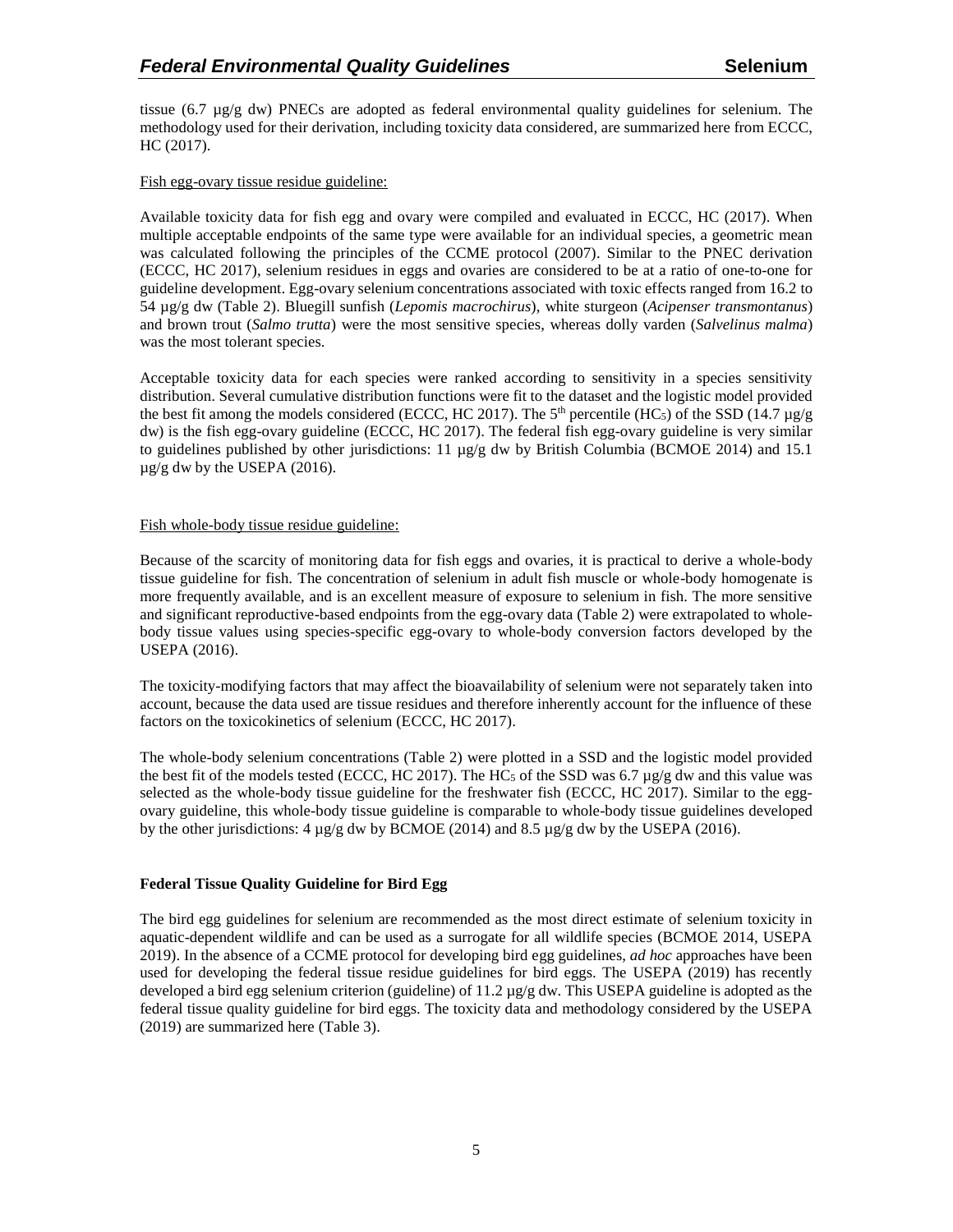| <b>Species</b>                 | <b>Endpoint</b>      | <b>Concentration</b> | Egg or   | $E-$              | <b>WB</b> <sup>b</sup> | <b>Reference</b>               |
|--------------------------------|----------------------|----------------------|----------|-------------------|------------------------|--------------------------------|
|                                |                      | (mg/kg dw)           | Ovary    | O/WB <sup>a</sup> | (mg/kg dw)             |                                |
| Bluegill                       | $EC_{10}$            | 16.22                | $\Omega$ | 2.13              | 7.62                   | Hermanutz et al. 1992, 1996;   |
| (Lepomis macrochirus)          | larval edema         |                      |          |                   |                        | Doroshov et al. 1992           |
| White Sturgeon                 | $EC_{10}$            |                      | E        | 1.69              | 9.63                   | Linville 2006                  |
| (Acipenser transmontanus)      | larval deformities   | 16.27                |          |                   |                        |                                |
| Brown trout                    | $EC_{10}$            | 18.09                | E        | 1.45              | 12.48                  | <b>Formation Environmental</b> |
| (Salmo trutta)                 | larval survival      |                      |          |                   |                        | 2011; US EPA 2016              |
| <b>Brook trout</b>             | <b>NOEC</b>          | 20                   | E        | 1.38              | 14.49                  | Holm 2002; Holm et al. 2003,   |
| (Salvenius fontinalis)         | larval deformities   |                      |          |                   |                        | 2005                           |
| Largemouth bass                | $EC_{10}$ larval     |                      | $\Omega$ | 1.42              | 14.33                  | Carolina Power & Light 1997    |
| (Micropterus salmoides)        | survival & mort      | 20.35                |          |                   |                        |                                |
| Northern pike                  | $EC_{10}$            | 20.4                 | E        | 2.39              | 8.54                   | Muscatello et al. 2006         |
| (Esox lucius)                  | larval deformities   |                      |          |                   |                        |                                |
| Rainbow trout                  | $EC_{10}$            | 21.1                 | E        | 2.44              | 8.65                   | Holm 2002; Holm et al. 2003,   |
| <i>(Oncorhynchus mykiss)</i>   | skeletal deformities |                      |          |                   |                        | 2005                           |
| Fathead minnow                 | <b>LOEC</b>          |                      | $\Omega$ | 2                 | 11.93                  | Schultz and Hermanutz 1990     |
| (Pimephales promelas)          | larval deformities   | 23.85                |          |                   |                        |                                |
| Westslope cutthroat trout      | $EC_{10}$            |                      | E        | 1.96              | 12.28                  | Rudolph et al. 2008; Nautilus  |
| (Oncorhynchus clarki lewisi)   | alevin mortality     | 24.06                |          |                   |                        | Environmental 2011             |
| Yellowstone cutthroat trout    | <b>MATC</b>          |                      | E        | 1.96              | 12.76                  | <b>Formation Environmental</b> |
| (Oncorhynchus clarki bouvieri) | alevin mortality     | 25                   |          |                   |                        | 2012                           |
| Dolly varden                   | $EC_{10}$            | 54                   | E        | 1.61              | 33.54                  | McDonald et al. 2010           |
| (Salvelinus malma)             | larval deformities   |                      |          |                   |                        |                                |

Table 2. Chronic toxicity data used for deriving fish egg-ovary and whole-body tissue guidelines for selenium.

aegg-ovary to whole-body conversion factors developed by the USEPA (2016);

**b** converted whole-body tissue concentration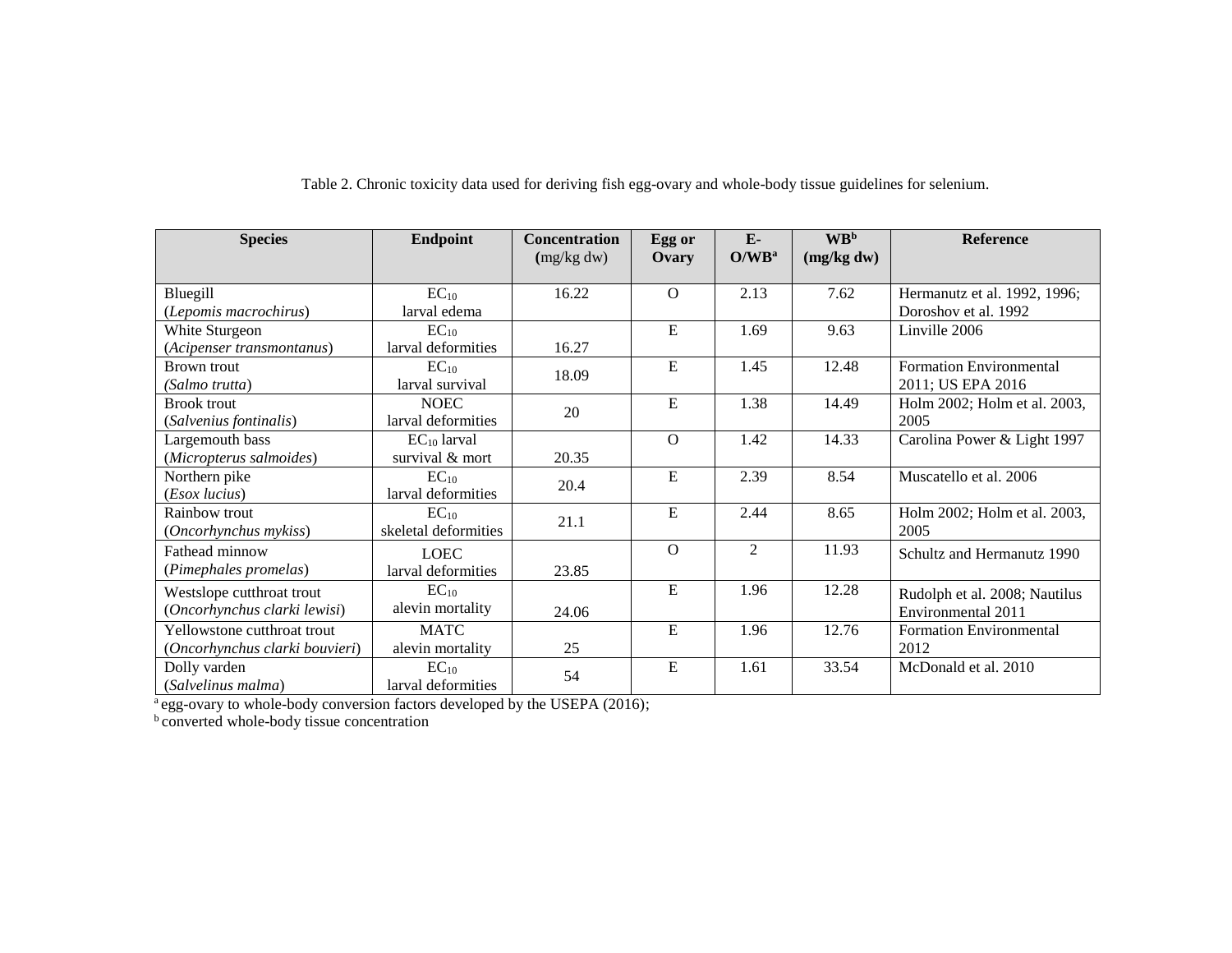Egg-laying vertebrates such as fish and birds are most sensitive to selenium effects (Janz et al. 2010). For example, among the wildlife species studied at Kesterson Wildlife Refuge (California), the most frequent and extreme toxicity was observed in aquatic birds, whereas small mammals showed almost no effects (Ohlendorf et al. 1989). This difference is likely due to a much wider range between biologically essential and toxic exposure concentrations of selenium in mammals than in birds (Janz et al. 2010). Egg selenium concentrations of less than 0.66 µg/g dw in birds may indicate inadequate selenium in the diet, resulting in poor adult health and reproduction (USEPA 2019).

The diet and subsequent maternal transfer of selenium in birds is the main exposure route for selenium. The most effective measurement of potential toxic effects of selenium in birds is through selenium measurement in eggs (Adams et al. 1998; Ohlendorf and Heinz 2011). Moreover, due to rapid selenium accumulation and loss, including maternal transfer, observed in birds, selenium levels measured in eggs most likely represent contamination of the local environment. In areas not receiving selenium contamination, reported selenium concentrations in bird eggs were typically less than  $5 \mu g/g$ , whereas eggs from contaminated areas (Kesterson Reservoir) contained over 40  $\mu$ g/g. Measuring selenium in eggs is also advantageous because eggs are easier to collect than adult birds, and the loss of an egg from the nest likely has lesser effect on a population. Moreover, an egg sample is a representative of an integration of exposure of adult females ranging from few days to weeks before egg laying.

Birds are very sensitive to selenium toxicity and the sensitive chronic effects are related to reproductive impairments, such as decreased fertility, reduced egg hatchability and increased frequency of deformity in embryos (Ohlendorf et al. 1986; Ohlendorf and Heinz 2011). Selenium exposure may cause many deformities in bird embryos, including hydrocephaly, missing eyes, twisted bills and deformed limbs (USEPA 2019). Toxicity studies on birds show that thresholds for reduced egg hatchability are usually below those for teratogenic effects (Ohlendorf 2003).

Chronic toxicity data were available for eleven bird species and among them mallard (*Anas platyrhynchos*) was the most sensitive, whereas red-winged blackbird (*Agelaius phoeniceus*) was the least sensitive species. Hatchability was consistently the most sensitive endpoint for mallard. Among the six mallard studies (Heinz et al. 1987, 1989; Heinz and Hoffman 1996, 1998; Stanley et al. 1994, 1996), hatchability data from three studies (Heinz et al. 1987, 1989; Stanley et al. 1996) were used to derive the USEPA bird egg guideline (Table 3).. Duckling growth, weight and production were all equally sensitive to hatching success in Stanley et al. (1996), and the number of normal hatchlings and nestling weight were similar in sensitivity to hatchability in Heinz et al. (1989).

The USEPA (2019) used toxicity data from three mallard studies (Table 3) for calculating a bird egg  $EC_{10}$ of 11.2  $\mu$ g/g dw. This calculated EC<sub>10</sub> is the selenium bird egg guideline with the lower and upper 95% confidence limits of 7.4 and 15  $\mu$ g/g dw, respectively. The selenium EC<sub>10</sub> was derived using a four-parameter generalized linear model instead of the toxicity relationship analysis program (USEPA 2015) because this program was not designed to work with data pooled from multiple studies (USEPA 2019).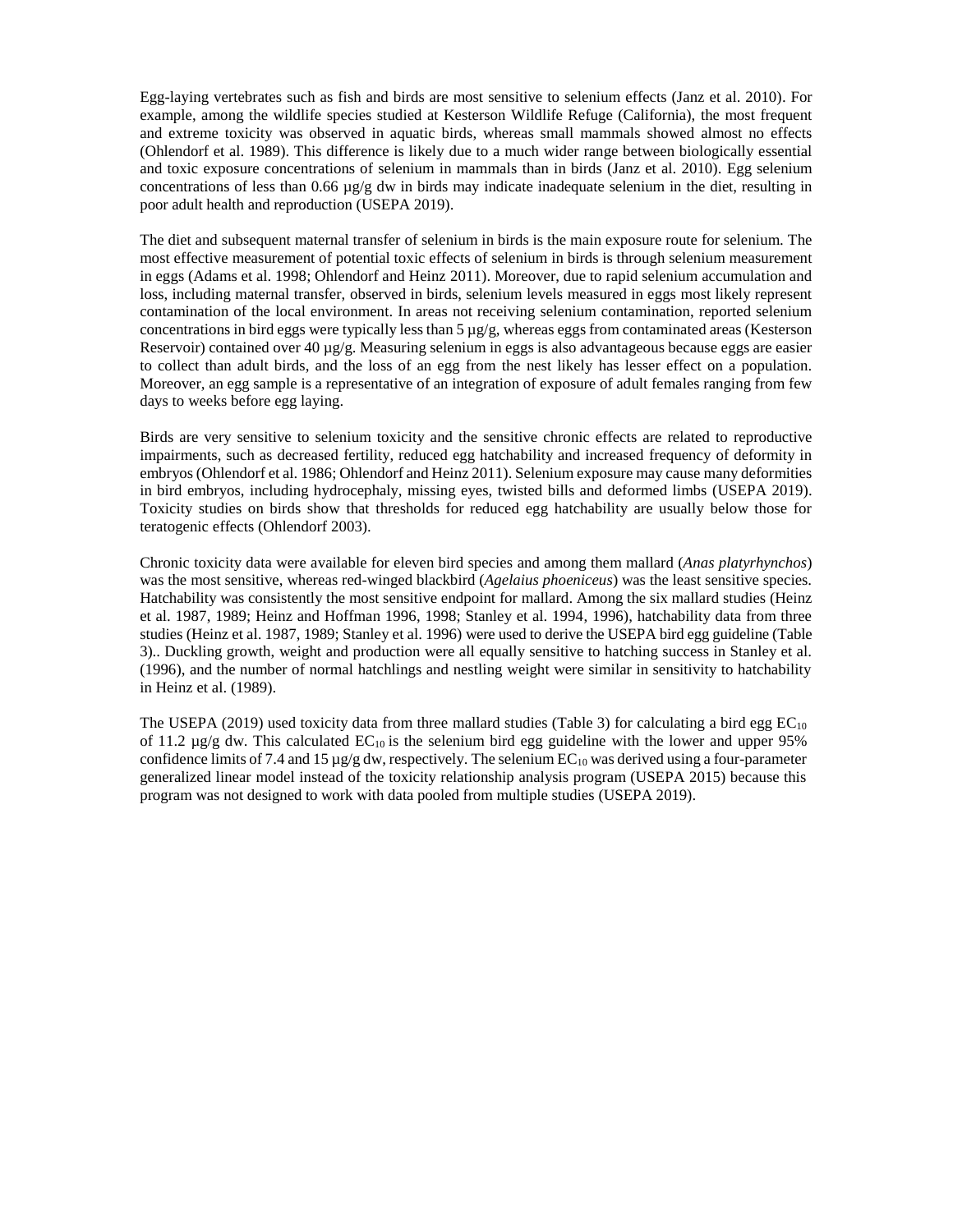| Diet Se<br>mg/kg <sup>a</sup> | N<br>(hens) | Egg<br><b>Hatchability</b> % | <b>% Hatchability Percent</b><br>as % Control | <b>Moisture</b> | Egg Se<br>(mg/kg dw) | <b>Reference</b>    |
|-------------------------------|-------------|------------------------------|-----------------------------------------------|-----------------|----------------------|---------------------|
| Control                       | 11          | 64.4                         | 100                                           | 71              | 0.17                 | Heinz et al. 1987   |
| 10                            | 5           | 34.6                         | 54                                            | 71              | 15.9                 | Heinz et al. 1987   |
| Control                       | 32          | 57.3                         | 100                                           | 70              | 0.60                 | Heinz et al. 1989   |
|                               | 15          | 65.0                         | 114                                           | 70              | 2.77                 | Heinz et al. 1989   |
| 2                             | 15          | 59.6                         | 104                                           | 70              | 5.33                 | Heinz et al. 1989   |
| $\overline{4}$                | 15          | 54.3                         | 95                                            | 70              | 11.3                 | Heinz et al. 1989   |
| 8                             | 15          | 42.3                         | 74                                            | 70              | 36.7                 | Heinz et al. 1989   |
| 16                            | 9           | 7.4                          | 13                                            | 70              | 60.0                 | Heinz et al. 1989   |
| Control                       | 33          | 62                           | 100                                           | 71              | 0.93                 | Stanley et al. 1996 |
| 3.5                           | 29          | 61                           | 98                                            | 71              | 12.1                 | Stanley et al. 1996 |
| 7                             | 34          | 41                           | 66                                            | 71              | 24.5                 | Stanley et al. 1996 |

Table 3. Effect of dietary selenium on hatchability of mallard eggs and associated selenium concentrations in mallard eggs. Source: USEPA 2019

<sup>1</sup>Selenium concentration in diet is presented as nominal; control diets typically contained 0.4 mg Se/kg dw

#### **Recent Water-based Guidelines from other Jurisdictions**

The tissue-based environmental quality guidelines described above have the greatest certainty, as this metric is most directly related to the site of toxic action. However, water quality guidelines are generally the most common metric used to monitor environmental conditions and regulatory performance. In part, this may be because it is an easier compartment to sample. Consequently, although no water PNECs were developed as part of the risk assessment (ECCC, HC 2017), water quality guidelines developed recently in North America are presented here for possible use in Canada.

In addition to fish whole-body tissue and egg-ovary based guidelines, the British Columbia Ministry of Environment (BCMOE 2014) also developed water based selenium guidelines. They compared the CCME (1987) water quality guideline for the protection of aquatic life (1  $\mu$ g/L) with the published toxicity thresholds and water quality guidelines of other jurisdictions. They concluded that the CCME guideline of  $1 \mu g/L$  is likely protective for the most sensitive environments and recommended the guideline as an alert concentration. The alert guideline exceedances at sensitive sites can help in early detection of potential selenium concerns, in setting increased monitoring efforts and as part of a tiered, adaptive management approach to initiate early proactive management actions (BCMOE 2014). The BCMOE (2014) also proposed a water column guideline for the protection of aquatic life of 2  $\mu$ g/L and assessed its applicability by comparing the guideline value to ambient selenium surface water concentrations in British Columbia, Alberta, and across Canada. Collectively, with the review of existing toxicological data, these results provide support to BC's water quality guideline of 2  $\mu$ g/L, or a lower value for very sensitive environments or species. Based on jurisdiction's needs and policy goals, BC water quality guidelines can be used for Canadian sites.

The USEPA (2016) derived water column criteria for lentic (1.5  $\mu$ g/L) and lotic (3.1  $\mu$ g/L) waters by translating the fish egg-ovary concentration to an equivalent water column concentration using a mechanistic bioaccumulation model of Presser and Luoma (2010). This model quantifies bioaccumulation in fish tissue by assuming that net bioaccumulation is a balance between assimilation efficiency from diet, ingestion rate, rate of direct uptake in dissolved forms, loss rate and growth rate. Because the potential of selenium bioaccumulation can depend on several site-specific biogeochemical factors, translation of the egg-ovary criterion to the water column criterion can be improved by deriving a site-specific criterion using site-specific selenium data and information on food-web dynamics. For their modelling exercise, the USEPA calculated selenium concentrations in the water column for a large number of study sites (26 lentic and 39 lotic) for fish species. The USEPA modelling approach can be considered for deriving the site-specific water guideline if the user is able to come up with the required site-specific data for the model. Similar to USEPA the water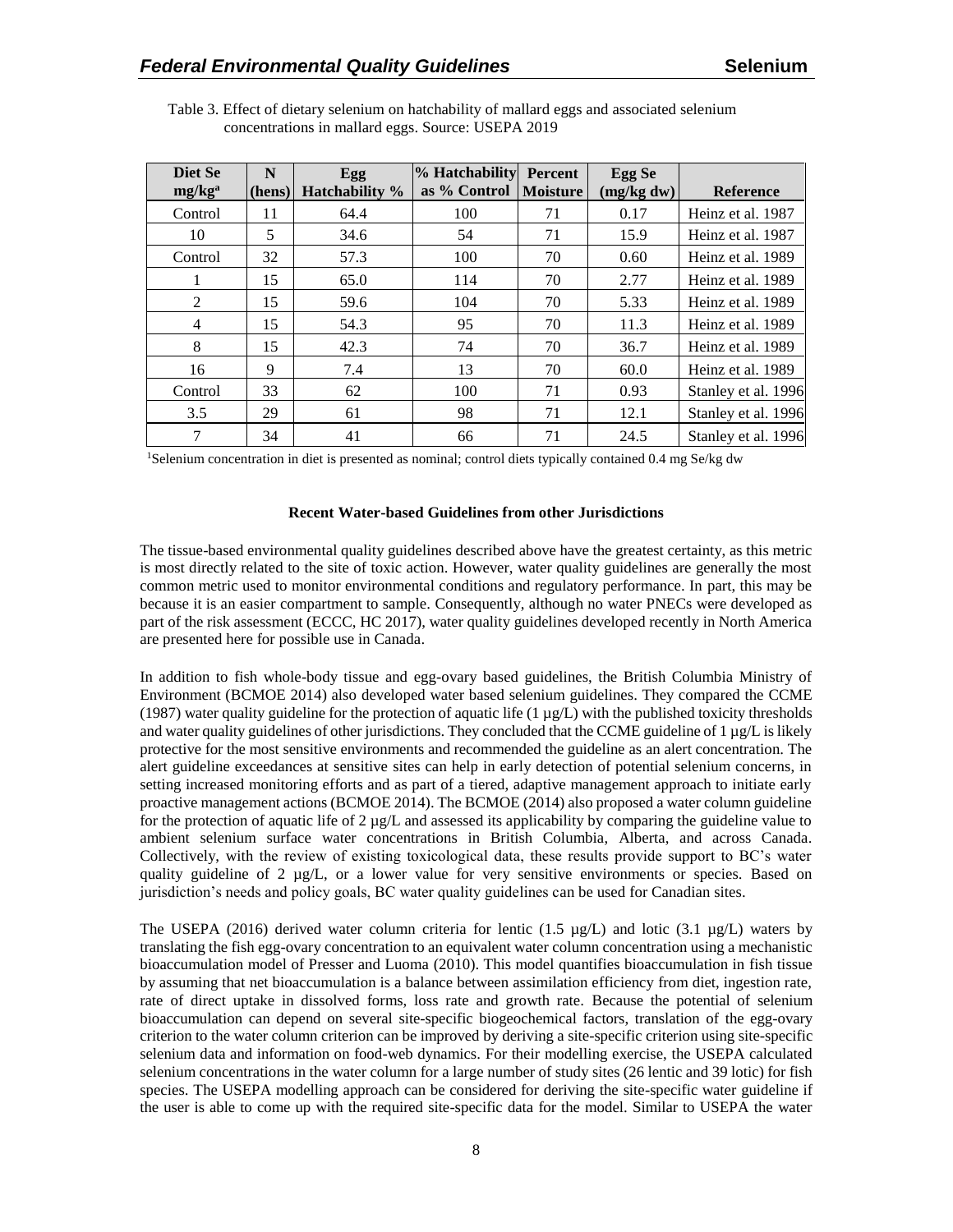guideline is only to be used when the whole-body tissue guideline is not available and that the egg-ovary guideline supersedes both whole-body tissue and water guideline.

Site-specific water quality guidelines have long been recognized as a mechanism of increasing the precision and applicability of general water quality guidelines (CCME 2003). Accordingly, a number of approaches are available to calculate water concentrations using site-specific transfer factors. Details on background concentrations, recalculation, water effect ratio and resident species procedures are presented in detail in CCME (2003).

#### **References**

- Adams, W.J., K.V. Brix, K.A. Cothern, L.A. Tear, R.D. Cardwell, A. Fairbrother and J. Toll. 1998. Assessment of selenium food chain transfer and critical exposure factors for avian wildlife species: need for site-specific data. In: Environmental Toxicology and Risk Assessment: Seventh Volume. ASTM STP 1333. Little, E.E., A.J. DeLonafy and B.M. Greenberg (Eds). American Society for Testing and Materials, Philadelphia, Pennsylvania.
- [ATSDR] Agency for Toxic Substances and Disease Registry. 2003. Toxicological profile for selenium. Atlanta (GA): U.S. Department of Health and Human Services, Public Health Services.
- [BCMOE] British Columbia Ministry of Environment. 2014. Ambient Water Quality Guidelines for Selenium. Technical Report Update. Water Protection and Sustainability Branch, Environmental Sustainability and Strategic Policy Division, British Columbia Ministry of Environment..
- Belzile, N., Y.W. Chen and R. Xu R. 2000. Early diagenetic behaviour of selenium in freshwater sediments. Appl. Geochem. 15: 1439-1454.
- Brookins, D.G. 1988. Eh-pH diagrams for geochemistry. Berlin, Heidelberg (DE): Springer-Verlag, Canada.
- Carlton, R.G. 1998. Effect of sulfate concentration on acute toxicity of selenite and selenate to invertebrates and fish. Palo Alto (CA): Great Lakes Environmental Center for the Electric Power Research Institute, Inc.
- Carolina Power & Light Company. 1997. Largemouth bass selenium bioassay. Roxboro, NC, USA.
- [CCME] Canadian Council of Ministers of the Environment. 2003. Canadian water quality guidelines for the protection of aquatic life: Guidance on the site-specific application of water quality guideline in Canada: Procedures for deriving numerical water quality objectives. In: Canadian environmental quality guidelines, 1999, Canadian Council of Ministers of the Environment, Winnipeg, Manitoba.
- [CCME] Canadian Council of Ministers of the Environment. 2007. A Protocol for the Derivation of Water Quality Guidelines for the Protection of Aquatic Life. Canadian Council of Ministers of the Environment, Winnipeg, Manitoba.
- [CCME] Canadian Council of Ministers of the Environment. 2009. Canadian Soil Quality Guidelines: Selenium. Environmental and Human Health. Scientific Supporting Document. Canadian Council of Ministers of the Environment, Winnipeg, Manitoba.
- Chapman, P.M., W.J. Adams, M.L. Brooks, C.G. Delos, S.N. Luoma, W.A. Maher, H.M. Ohlendorf, T.S. Presser and D.P. Shaw. 2010. Ecological assessment of selenium in the aquatic environment. Pensacola (FL): SETAC publications. CRC Press.
- Chen, Y.W., M.D. Zhou, J. Tong and N. Belzile. 2005. Application of photochemical reactions of Se in natural waters by hydride generation atomic fluorescence spectrometry. Anal. Chim. Acta. 545: 142-148.
- Doroshov, S., J. Van Eenennaam, C. Alexander, E. Hallen, H. Bailey, K. Kroll and C. Restrepo. 1992. Development of Water Quality Criteria for Resident Aquatic Species of the San Joaquin River; Part II, Bioaccumulation of Dietary Selenium and its Effects on Growth and Reproduction in Bluegill (*Lepomis macrochirus*). Final Report to State Water Resources Control Board, State of California.
- [ECCC, HC] Environment and Climate Change Canada, Health Canada. 2017. Screening Assessment: Selenium and its Compounds. Environment and Climate Change Canada and Health Canada.
- Formation Environmental. 2011. Brown Trout Laboratory Reproduction Studies Conducted in Support of Development of a Site-Specific Selenium Criterion. Prepared for J.R. Simplot Company by Formation Environmental.
- Formation Environmental 2012. Yellowstone Cutthroat Trout Adult Laboratory Reproduction Studies. Technical Support Document: Proposed Site-Specific Selenium Criterion, Sage and Crow Creeks, Idaho. Prepared for J.R. Simplot Company by Formation Environmental.
- Francisco, C.P, T. Sato, T. Otake, T. Kasama, S. Suzuki, H. Shiwaky and T. Yaita. 2018. Mechanisms of Se(IV) coprecipitation with ferrihydrite at acidic and alkaline conditions and its behavior during aging. Environ. Sci. Technol. 52: 4817-4826.
- [GC] Government of Canada. 1999. Canadian Environmental Protection Act, 1999. S.C., 1999, c. 33, Canada Gazette. Part III, vol. 22, no. 3. Published by the Minister of Justice, Government of Canada.
- Guo, L., W.A. Jury and J. Frankenberger. 2001. Coupled production and transport of selenium vapor in unsaturated soil: Evaluation by experiments and numerical simulation. J. Contam. Hydrol.49: 67-85.
- Heinz, G.H. and D.J. Hoffman. 1996. Comparison of the effects of seleno-L-methionine, seleno-DL-methionine, and selenized yeast on reproduction of mallards. Environ. Pollut. 91: 169-175.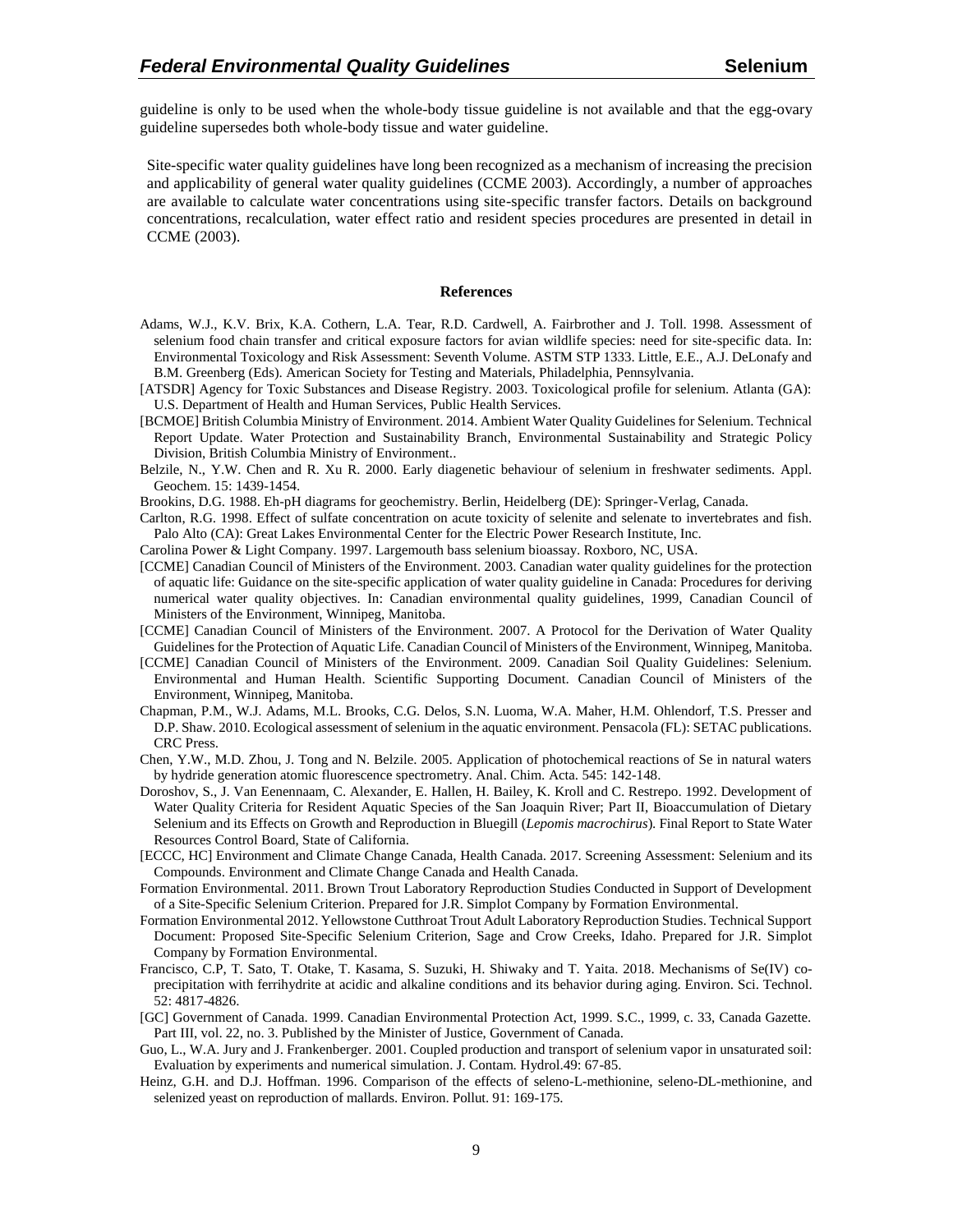- Heinz, G.H. and D.J. Hoffman. 1998. Methylmercury chloride and selenomethionine interactions on the health and reproduction in mallards. Environ. Toxicol. Chem. 17: 139-145.
- Heinz, G., D. Hoffman, A.J. Krynitsky and D.G. Weller. 1987. Reproduction in mallards fed selenium. Environ. Toxicol. Chem. 6: 423-433.
- Heinz, G.H., D.J. Hoffman and L.G. Gold. 1989. Impaired reproduction of mallards fed an organic form of selenium*.* J. Wildlife Manage. 53: 418-428.

Hermanutz R.O., K.N. Allen, N.E. Detenbeck and C.E. Stephan 1996. Exposure of bluegills (*Lepomis macrochirus*) to selenium in outdoor experimental streams. US Environmental Protection Agency.

- Hermanutz R.O, K.N. Allen, T.H. Roush and S.F. Hedtke. 1992. Effects of elevated selenium concentrations on bluegills (*lepomis macrochirus*) in outdoor experimental streams. Environ. Toxicol. Chem. 11: 217-224.
- Hoffman, D.J., H.M. Ohlendorf and T.W. Aldrich. 1988. Selenium teratogenesis in natural populations of aquatic birds in central California. Arch. Environ. Cont. Toxicol. 17: 519-525.
- Heinz, G.H., D.J. Hoffman and L.G. Gold. 1989. Impaired reproduction of mallards fed an organic form of selenium. J. Wild. Manage. 53: 418-428.
- Holm, J. 2002. Sublethal effects of selenium on rainbow trout (*Oncorhynchus mykiss*) and brook trout (*Salvelinus fontinalis*). Masters Thesis. University of Manitoba, Winnipeg, Canada.
- Holm, J., V.P. Palace, K. Wautier, R.E. Evans, C.L. Baron, C. Podemski, P. Siwik and G. Sterling. 2003. An assessment of the development and survival of rainbow trout (*Oncorhynchus mykiss*) and brook trout (*Salvelinus fontinalis*) exposed to elevated selenium in an area of active coal mining. Proceedings of the 26<sup>th</sup> Annual Larval Fish Conference 2003, Bergen, Norway.
- Holm J, V. Palace, P. Siwik, G. Sterling, R. Evans, C. Baron, J. Werner and K. Whauthier. 2005. Developmental effects of Bioaccumulated Selenium in eggs and larvae of two salmonid species. Environ. Toxicol. Chem. 24: 2373-2381.
- Hothem, R.L. and H.M. Ohlendorf. 1989. Contaminants in foods of aquatic birds at Kesterson Reservoir, California, USA, 1985. Arch. Environ. Contam. Toxicol. 18: 773-786.
- Lemly, A.D. 1997. Ecosystem recovery following selenium contamination in a freshwater reservoir. Ecotoxicol. Environ. Safe. 36: 275-281.
- Lemly, A.D. 2002. Symptoms and implications of selenium toxicity in fish: the Belews Lake case example. Aquat. Toxicol. 57: 39-49.
- Linville, R. 2006. 2006. Effects of excess selenium on the health and reproduction of white sturgeon (*Acipenser transmontanus*): implications for San Francisco Bay-Delta. PhD dissertation.
- Luoma, S.N. and P.S. Rainbow. 2008. Metal contamination in aquatic environments. Cambridge University Press, Cambridge, UK.
- Janz D.M. 2012. Selenium. In: Wood C.M, A.P. Farrell and C.J. Brauner (Eds.). Homeostasis and Toxicology of Essential Metals. Academic Press. London. pp. 327-374.
- Janz, D.M, D.K. DeForest, M.L. Brooks, P.M. Chapman, G. Gilron, D. Hoff, W.A. Hopkins, D.O. McIntyre, C.A. Mebane, V.P. Palace, J.P. Skorupa and M. Wayland. 2010. Selenium Toxicity to Aquatic Organisms. In: Chapman P.M., W.J. Adams, M.L. Brooks, C.G. Delos, S. Luoma, W.A. Maher, H.M. Ohlendorf, T.S. Presser and R.W. Sanders (Eds.). Ecotoxicology of Selenium in the Aquatic Environment. Pensacola (FL): SETAC Press. pp. 141-231.
- Macdonald, B., A. DeBruyn, J. ElPhick, M. Davies, D. Bustard and P. Chapman. 2010. Developmental toxicity of selenium to Dolly Varden Char (*Salvenius malma*). Environ. Toxicol. Chem. 29: 2800-2805.
- Maher, W, A. Roach, M. Doblin, T. Fan, S. Foster, R. Garrett, G. Möller, L. Oram and D. Wallschläger. 2010. Environmental sources, speciation, and partitioning of selenium. In: Chapman, P.M., W.J. Adams, M.L. Brooks, C.G. Delos, S.N. Luoma, W.A. Maher, H.M. Ohlendorf, T.S. Presser and D.P. Shaw (Eds.). Ecological Assessment of Selenium in the Aquatic Environment. Pensacola (FL): SETAC publications. CRC press.
- Manitoba Conservation. 2007. Concentrations of metals and other elements in surface soils of Flin Flon, Manitoba and Creighton Saskatchewan, 2006. Report number 2007-01, Manitoba Conservation, Manitoba.
- Muscatello, J., P. Bernett, K. Himbeault, A. Belknap and D. Janz. 2006. Larval deformities associated with selenium accumulation in northern pike (*Esox lucius*) exposed to metal mining effluent. Environ. Sci. Technol. 40: 6506-6512.
- Muscatello, J.R. and D.M. Janz. 2009. Assessment of larval deformities and selenium accumulation in northern pike (*Esox lucius*) and white sucker (*Catostomus commersoni*) exposed to metal mining effluent. Environ. Toxicol. Chem. 28: 609-618.
- Nancharaiah, Y. and P.N.L. Lens. 2015. Selenium biomineralization for biotechnological applications. Trends in Biotechnology 33: 323-330.
- [NRCan] Natural Resources Canada. 2014. Mineral production of Canada, by province and territory. January 30, 2014. Available from: http://sead.nrcan.gc.ca/prod-prod/ann-ann-eng.aspx
- Nautilus Environmental. 2011. Evaluation of the effects of selenium on early life stage development of westslope cutthroat trout in the Elk Valley, BC. Report to Elk Valley Selenium Task Force,
- Nriagu, J.O. and H.K. Wong. 1983. Selenium pollution of lakes near the smelters at Sudbury, Ontario. Nature 301:55- 57.
- Ohlendorf, H.M. 2003. Ecotoxicology of selenium. In: Handbook of Ecotoxicology. D.J. Hoffman, B.A. Rattner, G.A. Burton Jr. and J. Cairns Jr. (Eds.). Lewis Publishers, Boca Raton, FL. pp. 465-500.
- Ohlendorf, H.M and G.H. Heinz 2011. Selenium in birds. In: W.N. Beyer and J.P. Meador (Eds.). Environmental contaminants in biota: interpreting tissue concentrations (2nd ed.). Boca Raton: CRC Press.